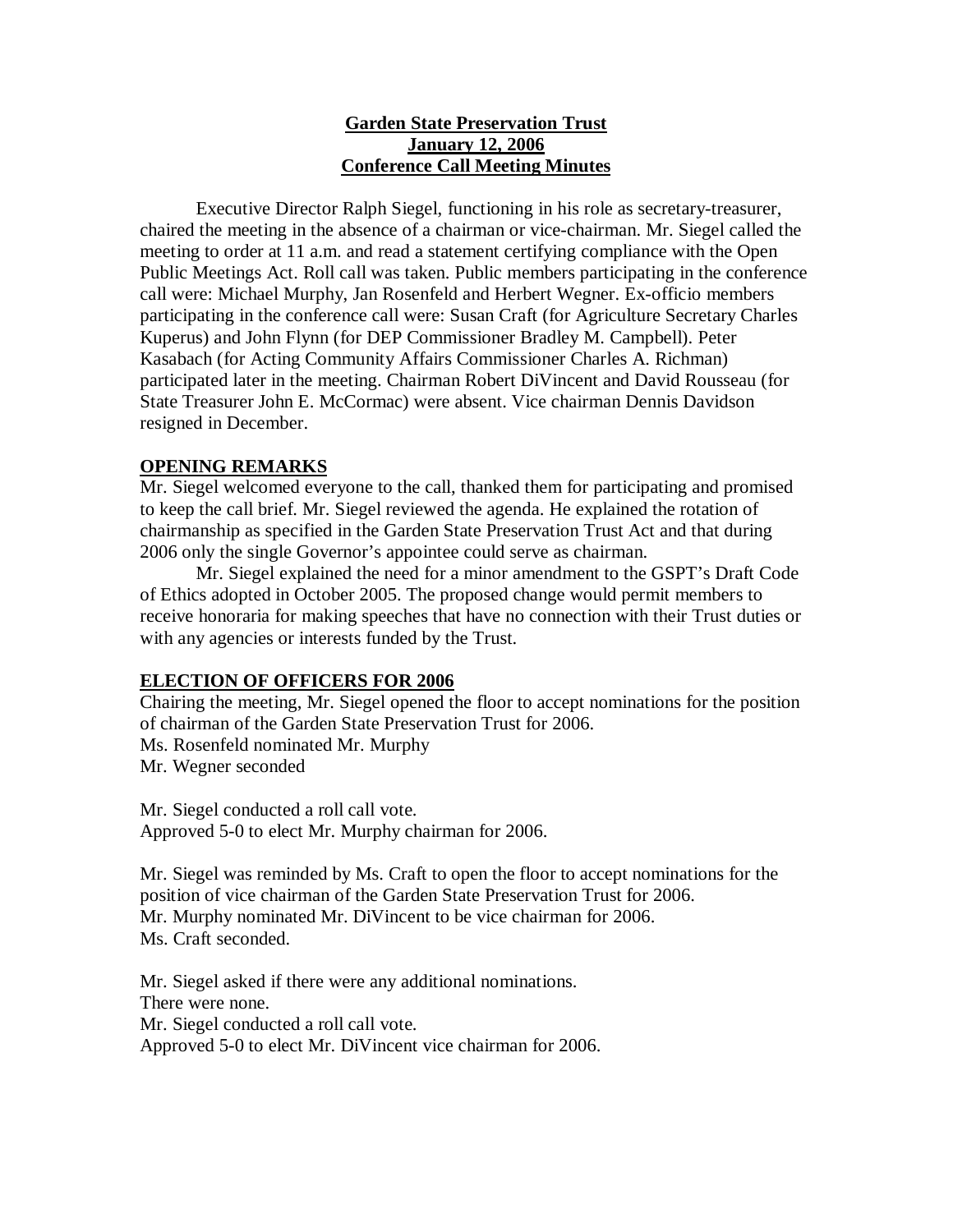Mr. Siegel was reminded by Ms. Craft to open the floor to accept nominations for the positions of secretary and treasurer of the Garden State Preservation Trust for 2006. Ms. Craft nominated Mr. Siegel to the combined post of secretary/treasurer for 2006. Mr. Murphy seconded.

Ms. Siegel asked if there were any additional nominations. There were none. Mr. Siegel conducted a roll call vote. Approved 5-0 to elect Mr. Siegel secretary/treasurer for 2005.

### **RESOLUTION #06-001**

Resolution of the Garden State Preservation Trust to amend the Draft Code of Ethics approved in Resolution #05-012 on Oct. 25, 2005.

Moved by Ms. Rosenfeld Seconded by Ms. Craft Approved 5-0

Mr. Kasabach joins the call at 11:08 a.m. as this roll call vote is taken. He is not included in the roll call.

#### **TRUST MEMBER COMMENTS**

Mr. Wegner expressed his concern about bill S-206 permitting nonagricultural commercial activities on preserved farmland. Ms. Craft said the bill passed the Senate January 9 and she expects Governor Codey to sign it before his term ends January 17. Ms. Craft said the bill was intended to help owners of preserved farmland improve commercial revenue. She said it would affect a limited number of farms preserved years ago without nonseverable exceptions to permit some nonagricultural commercial activity within existing structures.

Mr. Wegner said media reports and public relations fallout from the bill reflect badly on the Farmland Preservation Program with false claims that retail stores like "Wawa" would appear on preserved farmland. He said these claims have prompted opposition to preservation funding. Ms. Craft agreed.

Mr. Wegner (who owns a preserved farm) called for a public relations effort at the State Agriculture Development Committee to give the public a correct view on S-206. Ms. Craft agreed and said such an effort is already being developed.

Mr. Flynn questioned whether commercial activity on a preserved farm allowable under S-206 would nullify tax deductions that may have been claimed for bargain sale donations on preserved farms.